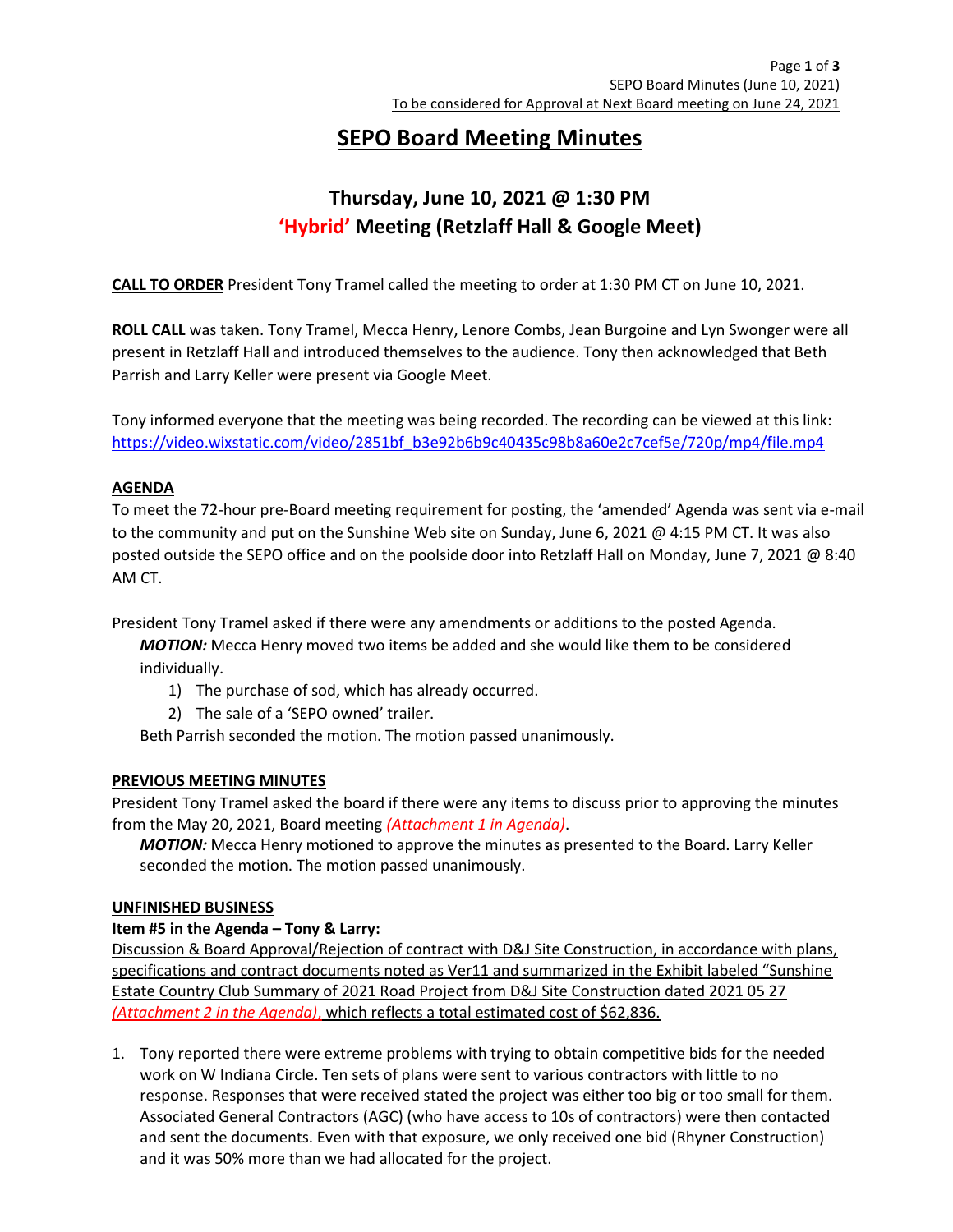- 2. After doing a value engineering exercise to determine how we could reduce the cost of the project, we chose to reduce scope by only doing half of our original plan. We also reduced cost by indicating using 'removed' asphalt so it could be recycled into the finished pavement.
- 3. After asking for bids on the reduced scope, the original bidder, Rhyner Construction, bid \$58,312.32 and a new bidder, D&J Site Construction, bid \$35.728.60.
- 4. We then approached D&J and asked if they would consider doing the original scope of the project. They could do that for \$49,536, and then also include needed miscellaneous spot repairs of approximately 250 square yards of pavement, primarily on W Michigan Ave, and asphalt crack sealing for a grand total of \$62,836.
- 5. At this point, rather than fielding questions from residents during the Board meeting, Tony indicated he would personally meet with any homeowner on W Indiana Circle and describe any details they wanted to know concerning what this project is about and how it will impact them during the construction timeframe.
- 6. Larry Keller said there has been a LOT of time, work and consideration put into this effort to get us to this point. In meetings with both contractors, they felt this is being done right and professionally. Jean Burgoine noted the community was extremely fortunate to have Board members with the drive and the education/knowledge to get us here. There has been a great effort and a lot of time exerted and we have educated people working on this subject. We can rely on their guidance.

MOTION: Based on what he has seen and in reviewing the contract Larry Keller motioned that the Board move to authorize President Tony Tramel to sign the contract with D&J Site Construction in accordance with the plans, specifications and contract documents. Jean seconded the motion. Board vote was unanimous to approve.

7. Tony will work on getting all insurance and any other miscellaneous items addressed and get the contract signed, hopefully within the next week.

## NEW BUSINESS

# A. Item #2 added to Agenda at start of meeting: Mecca Henry –

The purchase of sod, which has already occurred.

- 1. A check was written to an employee to pay for a service provided by that employee's wife's company. It was done this way because the wife is not a US citizen and has trouble cashing checks.
- 2. This is in direct violation of IRS rules. An employee should not receive both a W2 form as an employee and a 1099 Misc form as a contractor for non-employee compensation. Mecca was given this information by our CPA last year and she had passed it on to the Board. If the TWC (TX Workforce Commission) finds out about this, we are going to have to pay taxes and fines on the money paid to the employee for the work done by his wife's company because we paid it to an employee.
- 3. The check has already been cashed. At this point we can't stop it. Mecca's point in bringing this up is that we can't ever do this again. We may have to pay a little more upfront for work we need done, but we won't want to have to pay at a later day for any inappropriate action.
- 4. Larry didn't think there was any intention of deception. We have now all been made aware and it should not be done again.
- 5. Everyone agreed there was no need for any kind of motion. This item is appearing in the minutes as an acknowledgment that the Board has heard Mecca's statements and that, as a Board, we will do the right thing ongoing.

# B. Item #3 added to Agenda at start of meeting: Mecca Henry –

The sale of a 'SEPO owned' trailer.

1. Mecca has been made aware that we have sold a trailer to an individual, Fabian Flores. As this is SEPO property the sale should have been discussed by the Board prior to the sale occurring. Because